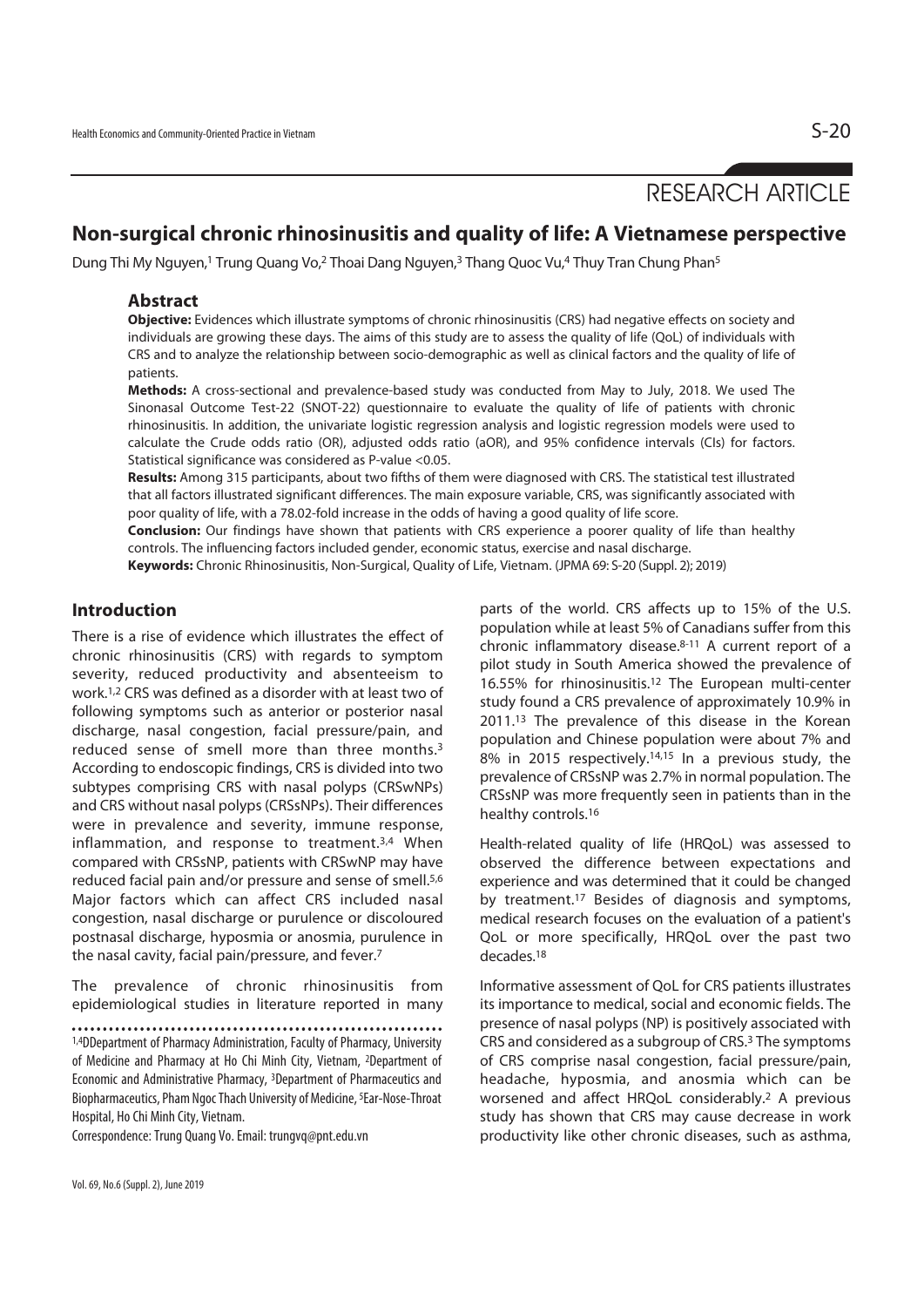#### heart disease and diabetes.19

The Sinonasal Outcome Test-22 (SNOT-22) has proved to be the highest quality validated patient-reported outcome measure (PROM) among 15 PROMs validated for the evaluation of QoL in CRS adult patients. It was first developed in 1998 with 16 items, later modified to 20 items, and finally to 22 items by adding Two special rhinological symptoms which were nasal congestion and loss of sense of taste and smell.20 The questionnaire, which had proven its high reliability and validity, was strongly correlated with the general QoL as the 36-Item Short Form Survey.21

Chronic rhinosinusitis reduces the QoL of patients.22 An important relationship between SNOT-22 scores and anxiety and depression scores in CRS patients was conducted.23 The prevalence of comorbidities in CRS population ranged from approximately 5% to over 40%.24 Moreover, QoL is a very important aspect of assessing the clinical effects and the healthcare service for CRS patients.25 In Vietnam, few studies have been conducted regarding CRS. Furthermore, doctors have used different standards for evaluating the degree of symptoms as well as the effectiveness of treatment. Therefore, there is a growing need for a simple, reliable and standardized disease measure to evaluate CRS, taking the patients QoL into account.

The main aim of this study focused on the quality of life of individuals with CRS, in terms of the SNOT-22 questionnaire, and to analyze the relationship of social demographic and clinical factors influencing patients with poor QoL.

## **Patients and Methods**

This study was a cross-sectional and prevalence-based study conducted from May to July, 2018, at Ear, Nose, Throat Hospital (ENT Hospital), Ho Chi Minh City (HCMC), Vietnam. ENT Hospital in HCMC is a first-class hospital under the Ho Chi Minh City Department of Health, with a total of 150 inpatient beds.26 We asked patients who were diagnosed with CRS signs and symptoms according to the International Classification of Diseases Code-10 (ICD10) (J32- Chronic sinusitis) to participate in our study.27

Eligible patients were 18 years or above, had CRS and communicate well in the Vietnamese, were willing to participate and were able to provide written consent. Excluded from the study were pregnant women, people who did not finish the full survey, or if they did not want to fill out the survey form.

The control group consisted of healthy people without sinonasal disease. People who recruited in this group were

aged above 18 years, not pregnant and no sinonasal disease defined by negative responses on the following questions about getting nasal diseases or taking medications. People who declined to participate were excluded from the study.

In order to obtain the exact information from participants, the questionnaire was practically administered through face-to-face interviews by the research assistants. All members of the data collection team were recruited and trained prior to the study, and wereunaware of the correct answers to the survey questions. The study subjects who met the inclusion criteria and were not eliminated by the exclusion criteria stated above were enrolled at the universities, parks, commercial centers, and elsewhere. Before starting the study, participants were given and explained the study aims, risks, and benefits of joining this study. Once approved, the interviewers collected information through a structured interview with the subjects assisted by a validated questionnaire. The completeness, consistency, and accuracy of the data collection were examined by researchers daily.

In addition, participants were also self-administered via an internet form. This form's content was similar to the paper form that was used in the face-to-face interviews. A link was shared on social network websites and closed at the same time as the face-to-face interviews ended. The study was based on classification questions and excluded those who were not eligible to participated. All eligible patients from May to July 2018 were interviewed. The number of control group was approximately the same as the number of CRS group.

The Psychometric tool used was the SNOT-22 (a diseasespecific questionnaire) which has been internationally validated and includes both disease specific and general domains.20 Each item is scored by using Likert scale (range between 0 and 5) where higher scores depict worse health problems, from  $0 =$  no problem to  $5 =$  problem as bad as it can be. The higher total scores of the SNOT-22 correspond the worse symptom severity and/or daily activities.28

The questionnaire was translated from English to Vietnamese, and two native Vietnamese pulmonologists fluent in English translated the Vietnamese versions into English independently, and merged the translated questionnaires. Finally, a professional native English translator reviewed the original and the reverse translated English versions of the questionnaires. During a panel meeting, the authors had a discussion on ambiguous terms and evolved the final Vietnamese version of the questionnaire. Pretest of the questionnaire was carried out in 30 CRS patients to affirm that all participants easily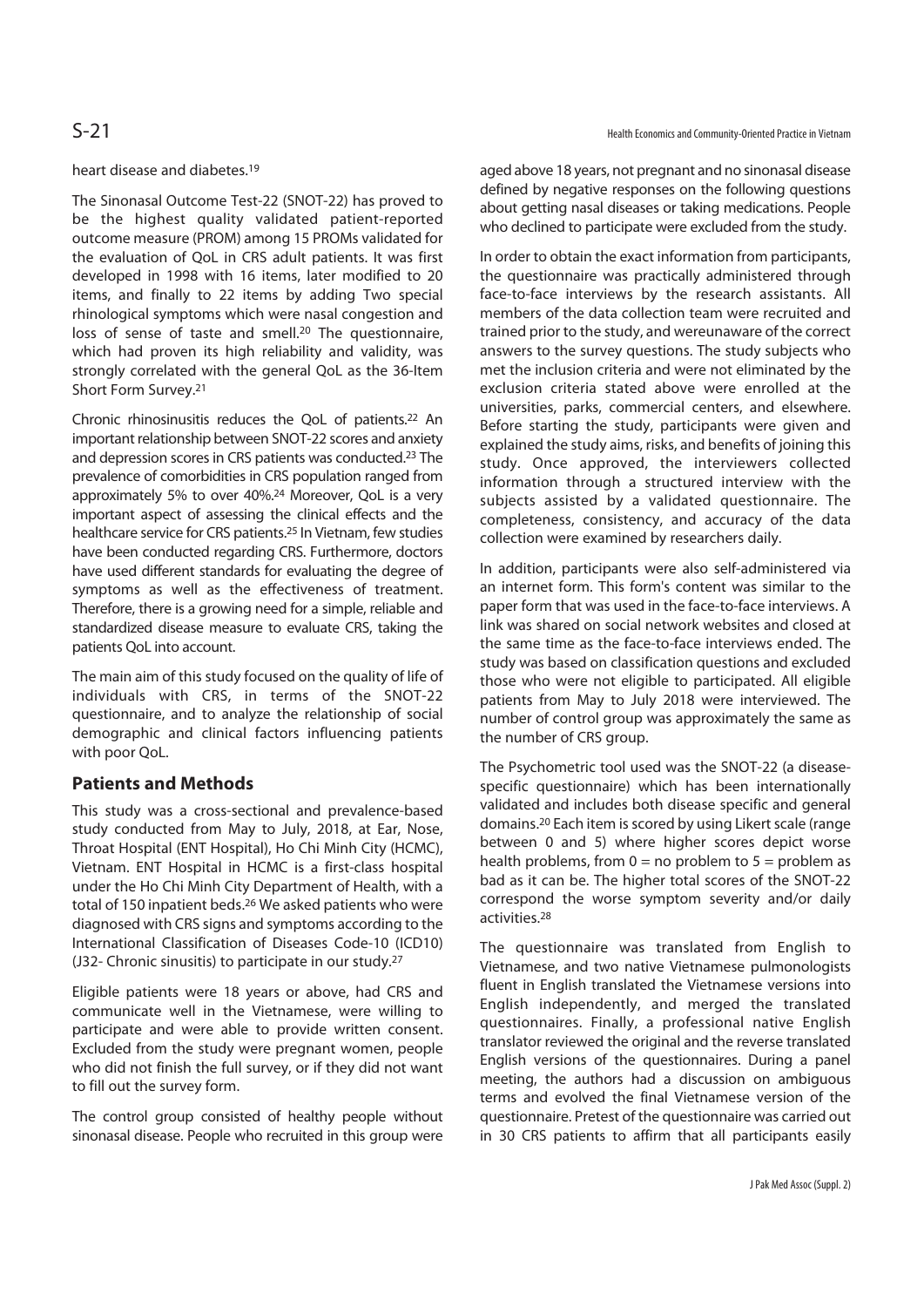Health Economics and Community-Oriented Practice in Vietnam  $S-22$ 

understood the questions. The responses of these 30 patients were not collected into final data analysis.

Data were collected using a semi-structured questionnaire that included two sections. The first part obtained general information on patients, including age, gender, region, educational level, monthly income, smoking status and exercise. The second part was a QoL assessment using the SNOT-22 tool translated into Vietnamese from the original English version. The average time for completing the questionnaire was approximately 12 minutes. Research nurses assessed CRS patients whether they were eligible or not and invited them to participate in the study. After explaining the study objectives patients were asked to fill in the questionnaire by themselves before receiving drugs from the hospital drugstore. They could ask for help from researcher assistants if they did not understand clearly any question.

Data was analysed by SPSS for Windows, version 22.0 (SPSS Inc., Chicago, USA). For the demographical and clinical characteristics of study participants, descriptive analysis was undertaken with the number and percentage for categorical variables while a Chi-square test was calculated to make comparisons. Each domain and total scores were calculated for a single participant. The total score of the SNOT-22 of below or equal 7 was considered as good QoL and a score of above 7 as bad QoL.29 The percentage of patients with good QoL in each category of CRS was measured. To make comparisons between patients with good QoL scores in the CRS and non-CRS due to each category, the Chi-square test was used, while independent samples t-test was used to compare the difference between the mean SNOT-22 scores and each domain score of individuals with and without CRS. To determine the factors associated with poor quality of life, univariate logistic regression analysis and logistic regression models were conducted to measure the crude odds ratio and adjusted odds ratio (aOR) as well as 95% confidence intervals (CIs) for factors. Statistical significance was considered as P <0.05.

Ethical approval was given by ENT Hospital HCMC. Participants were informed of their right to give up the survey at any time without any adverse effect on their access to healthcare. Written informed consent was obtained from all participants before the questionnaire survey. The data collection was only used for research purposes.

Table-1: Socio-demographic characteristics of CRS patients in ENT Hospital HCMC and control group.

| <b>Characteristics</b>       | $CRS(n=123)$ |      | No CRS (n=192) |      | Total $(n=315)$ |      | P-value $(*)$ |
|------------------------------|--------------|------|----------------|------|-----------------|------|---------------|
|                              | n            | (% ) | n              | (% ) | n               | (% ) |               |
| Age (years)                  |              |      |                |      |                 |      |               |
| $18 - 35$                    | 43           | 35.0 | 75             | 39.1 | 118             | 37.5 | 0.71          |
| 36-59                        | 60           | 48.8 | 85             | 44.3 | 145             | 46   |               |
| >60                          | 20           | 16.2 | 32             | 16.6 | 52              | 16.5 |               |
| Region                       |              |      |                |      |                 |      |               |
| Urban                        | 93           | 75.6 | 170            | 88.5 | 263             | 83.5 | < 0.01        |
| Rural                        | 30           | 24.4 | 22             | 11.5 | 52              | 16.5 |               |
| Gender                       |              |      |                |      |                 |      |               |
| Male                         | 43           | 35.0 | 90             | 46.9 | 133             | 42.2 | 0.04          |
| Female                       | 80           | 65.0 | 102            | 53.1 | 182             | 57.8 |               |
| Education                    |              |      |                |      |                 |      |               |
| Illiterate                   | 35           | 28.5 | 32             | 16.7 | 67              | 21.3 | 0.03          |
| Primary                      | 30           | 24.4 | 67             | 34.9 | 97              | 30.8 |               |
| Secondary                    | 23           | 18.6 | 45             | 23.4 | 68              | 21.6 |               |
| <b>Tertiary</b>              | 35           | 28.5 | 48             | 25.0 | 83              | 26.3 |               |
| Monthly income (USD)         |              |      |                |      |                 |      |               |
| $<$ 250                      | 65           | 52.8 | 62             | 32.3 | 127             | 40.3 | < 0.01        |
| $\geq$ 250                   | 58           | 47.2 | 130            | 67.7 | 188             | 59.7 |               |
| Smoking                      |              |      |                |      |                 |      |               |
| $\operatorname{\mathsf{No}}$ | 92           | 74.8 | 172            | 89.6 | 264             | 80.6 | < 0.01        |
| Yes                          | 31           | 25.2 | 20             | 10.4 | 51              | 19.4 |               |
| Exercise                     |              |      |                |      |                 |      |               |
| $\operatorname{\mathsf{No}}$ | 26           | 21.1 | 142            | 74.0 | 168             | 53.3 | < 0.01        |
| Yes                          | 97           | 78.9 | 50             | 26.0 | 147             | 46.7 |               |

\*Chi square test, confidence level at 95%.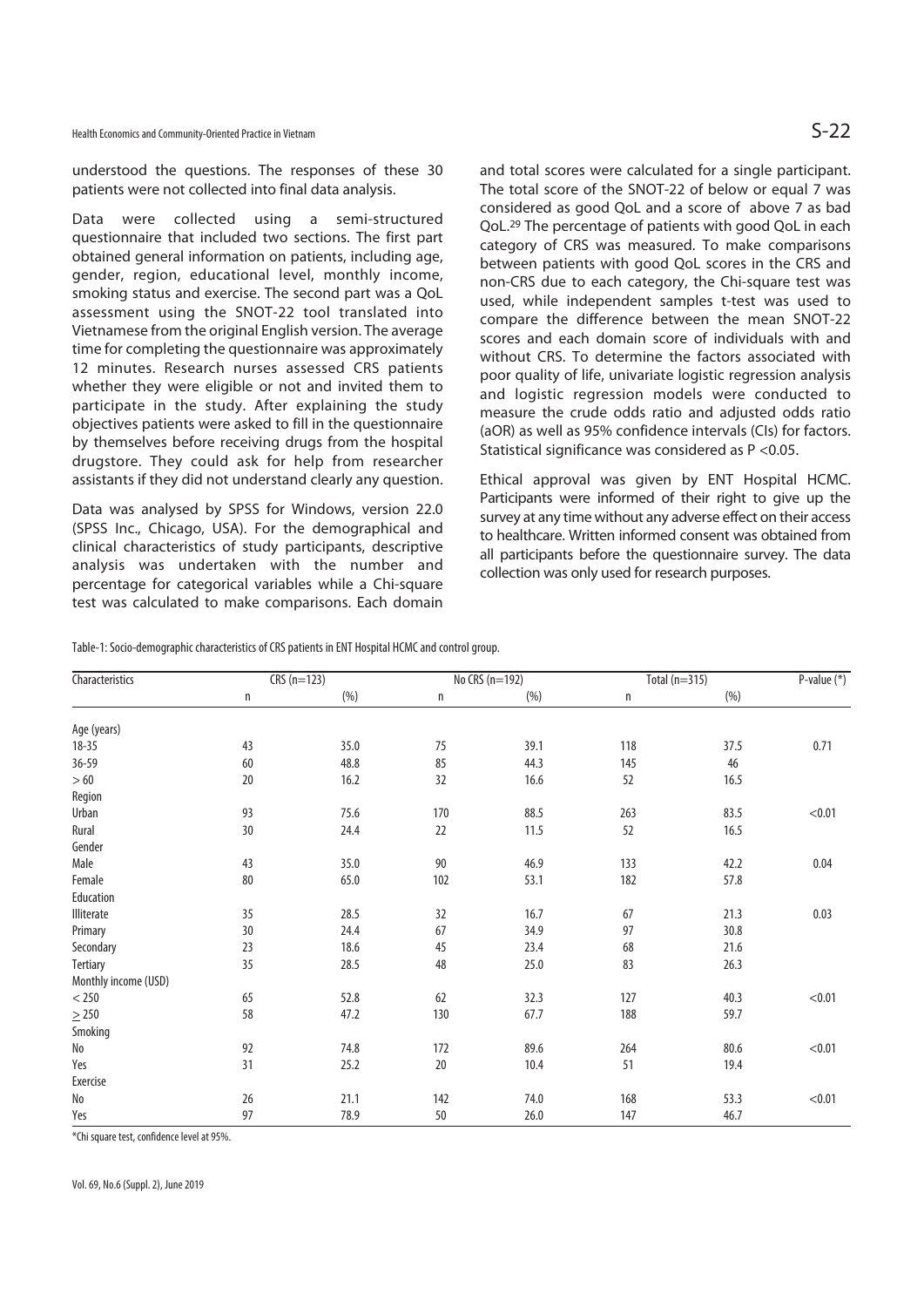Table-2: Clinical characteristics of CRS patients and healthy group.

| Characteristics            | $CRS(n=123)$ |      | No CRS (n=192) |      | Total $(n=315)$ |      | P-value $(*)$ |
|----------------------------|--------------|------|----------------|------|-----------------|------|---------------|
|                            | n            | (% ) | n              | (% ) | n               | (% ) |               |
| Quality of life on SNOT-22 |              |      |                |      |                 |      |               |
| Good                       | 4            | 3.3  | 139            | 72.4 | 139             | 44.1 | < 0.01        |
| Poor                       | 119          | 96.7 | 53             | 27.6 | 176             | 55.9 |               |
| History of nasal surgery   |              |      |                |      |                 |      |               |
| No                         | 100          | 81.3 | 175            | 91.1 | 275             | 87.3 | 0.01          |
| Yes                        | 23           | 18.7 | 17             | 8.9  | 40              | 12.7 |               |
| Nasal discharge            |              |      |                |      |                 |      |               |
| No                         | 35           | 28.5 | 182            | 94.8 | 217             | 68.9 | < 0.01        |
| Yes                        | 88           | 71.5 | 10             | 5.2  | 98              | 31.1 |               |
| Number of CRS symptoms     |              |      |                |      |                 |      |               |
| 0                          | 5            | 4.1  | 125            | 65.1 | 130             | 41.3 | < 0.01        |
|                            | 3            | 2.4  | 45             | 23.4 | 48              | 15.2 |               |
| $\geq$ 2                   | 115          | 93.5 | 22             | 11.5 | 137             | 43.5 |               |

\*Chi square test, confidence level at 99%.

Table-3: Bivariate analysis for socio-demographic and clinical factors associated with quality of life (QoL).

| Characteristics      | Good QoL (n=143) | Poor QoL (n=172) | cOR (95% CI)           | P-value $(*)$ | a0R (95% CI)           | P-value $(**)$ |
|----------------------|------------------|------------------|------------------------|---------------|------------------------|----------------|
| Gender               |                  |                  |                        |               |                        |                |
| Male                 | 74               | 57               | 1.00                   | < 0.01        |                        | < 0.01         |
| Female               | 69               | 115              | $0.46(0.29-0.73)$      |               | $0.39(0.20-0.79)$      |                |
| Monthly income (USD) |                  |                  |                        |               |                        |                |
| $<$ 250              | 50               | 77               | 1.00                   | 0.08          |                        |                |
| $\geq$ 250           | 93               | 95               | $1.51(0.96 - 2.38)$    |               |                        |                |
| Smoking              |                  |                  |                        |               |                        |                |
| No                   | 137              | 127              | 1.00                   | < 0.01        |                        | < 0.01         |
| Yes                  | 6                | 45               | $0.12(0.05 - 0.30)$    |               | $0.13(0.05 - 0.37)$    |                |
| <b>CRS</b>           |                  |                  |                        |               |                        |                |
| Yes                  | 4                | 119              | 1.00                   | < 0.01        |                        | < 0.01         |
| No                   | 139              | 53               | 78.02 (27.43 - 221.93) |               | 46.36 (14.50 - 148.23) |                |
| Exercise             |                  |                  |                        |               |                        |                |
| No                   | 110              | 58               | 1.00                   | < 0.01        |                        | 0.11           |
| Yes                  | 33               | 114              | $0.15(0.09 - 0.25)$    |               | $0.55(0.27 - 1.14)$    |                |
| Region               |                  |                  |                        |               |                        |                |
| Urban                | 128              | 135              | 1.00                   | < 0.01        |                        | 0.40           |
| Rural                | 15               | 37               | $0.43(0.22 - 0.82)$    |               | $0.65(0.24 - 1.77)$    |                |
| Nasal discharge      |                  |                  |                        |               |                        |                |
| No                   | 136              | 81               | 1.00                   | < 0.01        |                        | 0.20           |
| Yes                  | 7                | 91               | $0.05$ $(0.02 -0.10)$  |               | $0.45(0.14 - 1.50)$    |                |

cOR: Crude odds ratio

aOR: Adjusted odds ratio

CI: Confidence interval

Confidence level at 99%.

#### **Results**

Of the 315 participants, about two fifths of them were diagnosed with CRS. Most of the participants lived in urban areas. More than half of them were female and had monthly income above \$250. One-fourth were current smokers and had received 12 years of education. Nearly half of them were in the 36-59 age group and exercised

three times a week. There was no important difference related to the distribution of age and exercise. The two groups of patients differed in distribution in many demographical characteristics, such as gender, education, monthly income and smoking criteria. Participants without CRS had a trend to have higher income compared to those with CRS (Table-1).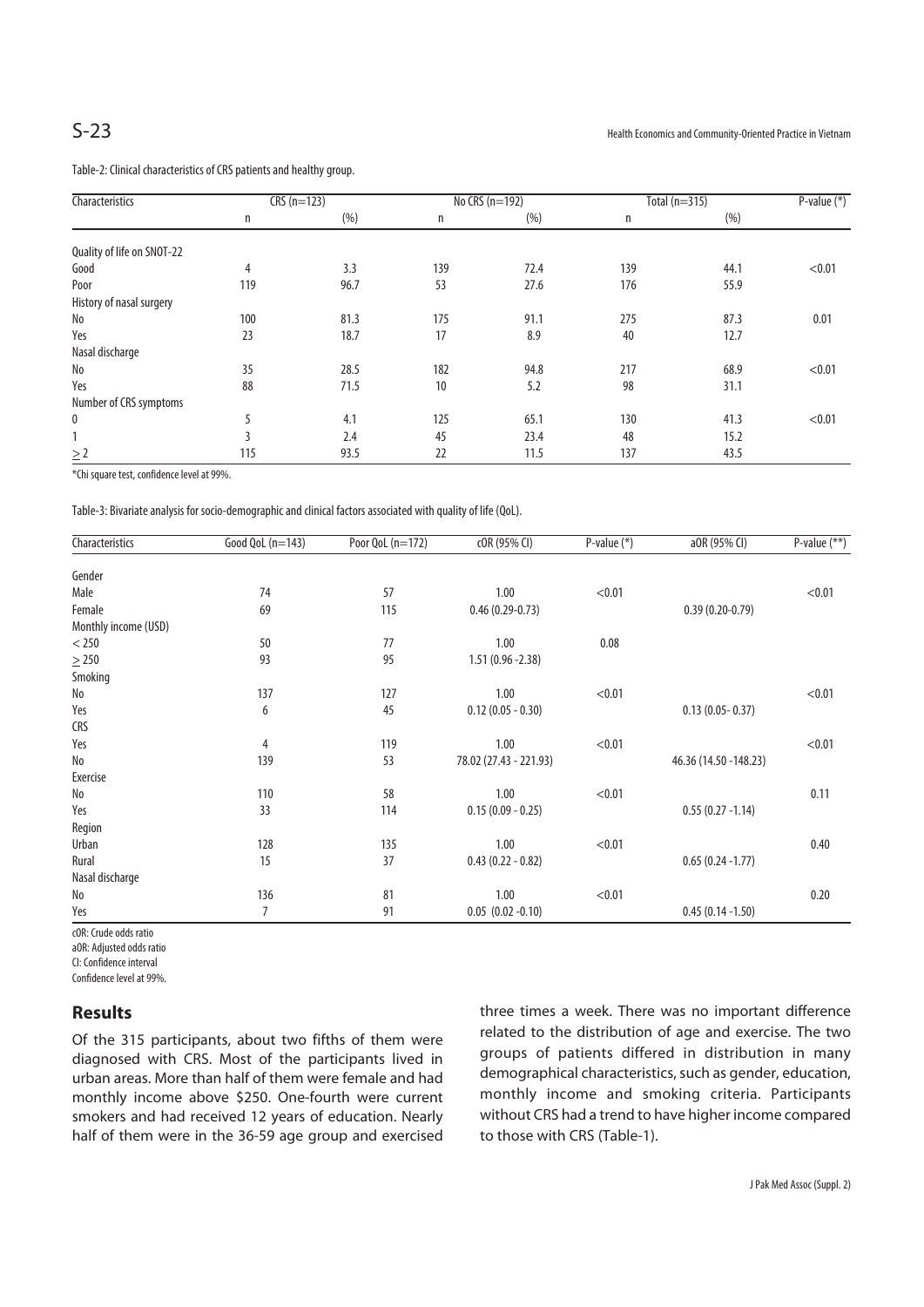| Table-4: Baseline SNOT-22 domain scores by CRS and no CRS groups. |  |  |
|-------------------------------------------------------------------|--|--|
|                                                                   |  |  |

| <b>Domains</b>          | $CRS(n=123)$ |       | No CRS $(n=192)$ |      | P-value $(*)$ |
|-------------------------|--------------|-------|------------------|------|---------------|
|                         | Mean score   | SD    | Mean score       | SD   |               |
| <b>SNOT 22</b>          | 42.90        | 18.24 | 6.24             | 3.10 | < 0.01        |
| Nasal symptoms          | 14.09        | 6.12  | 1.91             | 1.68 | < 0.01        |
| Extra nasal symptoms    | 7.75         | 3.37  | 0.73             | 1.13 | < 0.01        |
| Ear and facial symptoms | 9.83         | 4.41  | 0.54             | 0.99 | < 0.01        |
| Psychological symptoms  | 10.41        | 6.99  | 3.11             | 1.71 | < 0.01        |
| Sleep symptoms          | 8.96         | 5.33  | 1.59             | 1.92 | < 0.01        |

Note: (\*): Independent samples t-test, confidence level at 95%.

In clinical characteristics, the two groups of patients illustrated only one similar pattern: most of them had not had nasal surgery. Only 4 CRS patients reported on SNOT-22 that they had good quality of life compared with 139 of non-CRS. There were 115 (93.5%) patients diagnosed with CRS having more than one symptom while 125 (65.1%) non-CRS patients had no symptoms. The statistical test showed that all factors illustrated significant differences between the two groups (Table-2).

Univariate logistic regression and logistic regression models were applied to explore which factor related poor QoL due to CRS. Only monthly income did not affect quality of life. Women were more likely to have poor QoL than men. Patients with below \$250 monthly income showed a trend of having a 1.51-fold increase in the odds of poor QoL when compared to those that had monthly income above \$250. Other variables related to increased poor QoL were region, nasal discharge, and exercise. The main variable, CRS, was highly associated with poor QoL, with a 78.02-fold increase in the odds, compared to a good quality of life score. After adjustment for confounders, there was a significant risk of poor QoL for patients with CRS (46.36-fold increase in the odds) compared to those without CRS. The risk of poor QoL increased significantly with gender and smoking status. Participants who were currently nonsmokers had 0.13-fold increase in the adjusted odds of poor QoL in comparison with smokers or ex-smokers (Table-3).

Overall, the SNOT-22 and each domain scores of patients with CRS were higher than those without CRS, indicating the poorer QoL among these patients. The mean SNOT-22 score of CRS patients was 42.9  $\pm$  18.2 while that of patients without CRS was  $6.2 \pm 3.1$ . The domains of nasal symptoms gaining the highest mean scores were (14.1  $\pm$ 6.1) among CRS patients, while the highest among those without CRS was psychological symptoms  $(3.1 \pm 1.7)$ . The domain gaining the lowest mean scores for patients with CRS was extra nasal symptoms  $(7.8 \pm 3.4)$ , whereas ear/face symptoms were lowest among the domains in the non-CRS group. The p values calculated from statistic tests were all significant (p<0.01)(Table-4).

#### **Discussion**

The results illustrate a significant difference in the QoL between patients with CRS and the healthy people without this disease, which illustrate the important impact of CRS on the QoL of these patients. These results also explored the relationship between health-related QoL and related factors by collecting information on QoL from CRS and control populations. It may lead to a conclusion that CRS patients had similar and substantially impaired QoL compared to the control population.

The SNOT-22 scores can show a clear difference between the patients with sinus diseases and those without one.<sup>30</sup> This study used the SNOT-22 questionnaire to access the differences between two groups by comparing the mean SNOT-22 scores of 123 CRS patients and those of 192 non-CRS subjects. The results showed that there was a statistically significant difference between CRS patients (42.9  $\pm$  18.2) with those of normal ones (6.2  $\pm$  3.1) (p<0.001, Table-4). Gillett et al.29 defined the "normal" SNOT-22 score by the median score of 7 in a group of 116 healthy participants. In this study, the median score of CRS patients was 42.9, and the figure for the control group as 6.2, slightly below the value in the study of Gillett et al.29 This bias might depend on the geographical area of study and the criteria of the control group.

Generally, individuals with CRS experience poorer QoL compared to healthy ones.31-33 The results from this study also illustrate the same that HRQoL of patients with CRS is poorer, than that of the normal group. The nasal domain dominated the mean score among CRS patients, followed by psychological symptoms. Browne et al. found the highest mean score in CRS patients to be in the nasal symptom domain, followed by the mean psychological score, similar to our study and a study conducted in Uganda.20,34 Non-CRS group had highest scores in the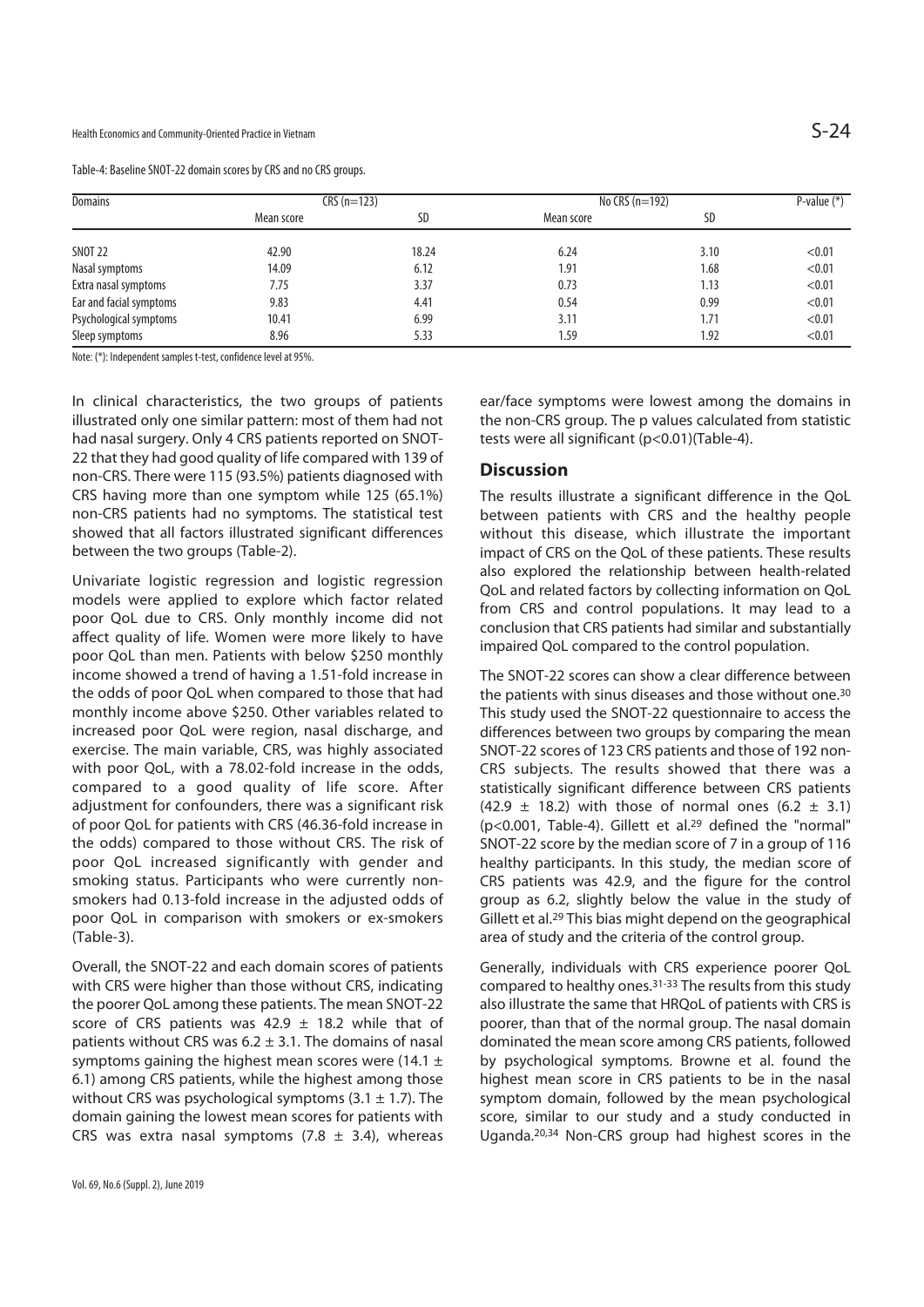psychological domain while another two domains, nasal symptoms and sleep symptoms, were also greatly affected. Mean scores and trends in the SNOT-22 domains for non-CRS individuals varied from study to study because the non-CRS groups were from diverse backgrounds.20,34,35

### **Factors Related to CRS Patients**

A strong relationship between smoking status and poor QoL in CRS patients was illustrated in the results of this study. The relationship between smoking status and the prevalence of sinusitis was also observed from a study conducted in Europe (OR:1.91; 95% CI: 1.77-1.05).13 This association could be also discovered in Canada for female (OR: 1.57; 95% CI: 1.24-1.99), whereas the risk is likely to increase in active smokers (OR: 1.67; 95% CI: 1.18-2.37) and in former smokers (OR: 1.20; 95% CI: 0.90-1.60). Although this negative effect could not be found in Brazil and in male in Canada (adjusted OR: 1.24; 95% CI: 0.9- 1.7%), the majority of the investigations showed that the smoking behaviour is a risk factor of CRS.12,36 However, the relationship between smoking status and endoscopic sinus surgery (ESS) patients have been less measurable.37 In a previous study, continuing to smoke after ESS did not influence the QoL indexes; however, higher smoking volume may be associated with worsening postoperative endoscopic scores at more than six months follow-up.38 Another study with 2 to 9-year period indicated that smoking did not influence the preoperative symptoms, but could lead to a higher rate of revision surgery (20% smokers vs 7% non-smokers).39 In a post-surgical study of accessing QoL, there was less improvement in smokers after ESS in a dose-dependent manner.40 The findings of these studies suggest that smoking behaviour could have a negative effect on patients after ESS. Possible mechanisms affecting QoL may potentially derive from the microbial alteration and tobacco-mediated stimulation of sinonasal microbial biofilms.41,42 Smoking can be an immunosuppressive factor by changing toll-like receptors and inhibiting IL-8 and human B-defensin, which promote clearance of gram-negative and grampositive bacteria.43

The results from this study also illustrate that there is a more significant risk of poor quality of life for female patients with CRS as compared to male patients. A study conducted in the UK reported that women had higher scores than men in two types of CRS. Nasal domain was the most significant factor affecting male and female patients while that for female patients was this domain, which followed by the emotional domain in both genders.44 Other studies from North America and England also illustrated that men increased positively with the prevalence of CRSwNP, whereas women have higher rates of CRS without NP.45-47 Similarly, another study conducted in a 10-year period cohort of primary care patients found that men accounted for up to 54% of patients with CRSwNP.48 In contrast, other studies conducted in Europe, Korea, and Taiwan showed there was no difference in the prevalence of CRS by gender.13,15,49,50

Clinical characteristics as symptoms of chronic sinusitis may illustrate high risk of poor QoL. From the multivariate analysis result, poor HRQoL was found to be significantly associated with demographical factors such as gender and smoking status. CRS patients had 46 times poorer QoL compared to those without the disease. The results agree with the outcome of other studies using SNOT-22 among CRS patients.31-34

### **Limitations**

Some limitations of the present study must be considered. First, by including ICD-10 code J32, there could be a possibility that several cases with otherwise unspecified rhinosinusitis were also included but may not be considered as the true nature of CRS. This could mean that the impact of CRS among patients might differ greatly. Second, because the SNOT-22 questionnaire was not validated in Vietnam, a professional translator was used, meaning that language may have a minimal effect on the results obtained in the Quality of life assessment. Third, due to lack of treatment information, the analysis could not calculate other potential covariates and confounders, such as body mass index, years of taking CRS medications and other possible risk factors for CRS as well as comorbidities. The relationship between CRS patients and healthy individuals should be analysed deeper in future studies. There is a rising need to further clarify the concept of factors that affect QoL of people suffering from CRS.

#### **Conclusion**

Our study has shown that those with CRS experience poorer quality of life than healthy controls. Additionally, some demographic factors such as gender, monthly income, exercise and nasal discharge were strictly associated with poor QoL of patients. Based on the quality of life assessment outcome proper treatment strategies should be built up in low-to-middle income countries like Vietnam.

**Acknowledgement:** The authors would like to acknowledge supports by the Director of ENT Hospital HCMC for study recruitment and data collection.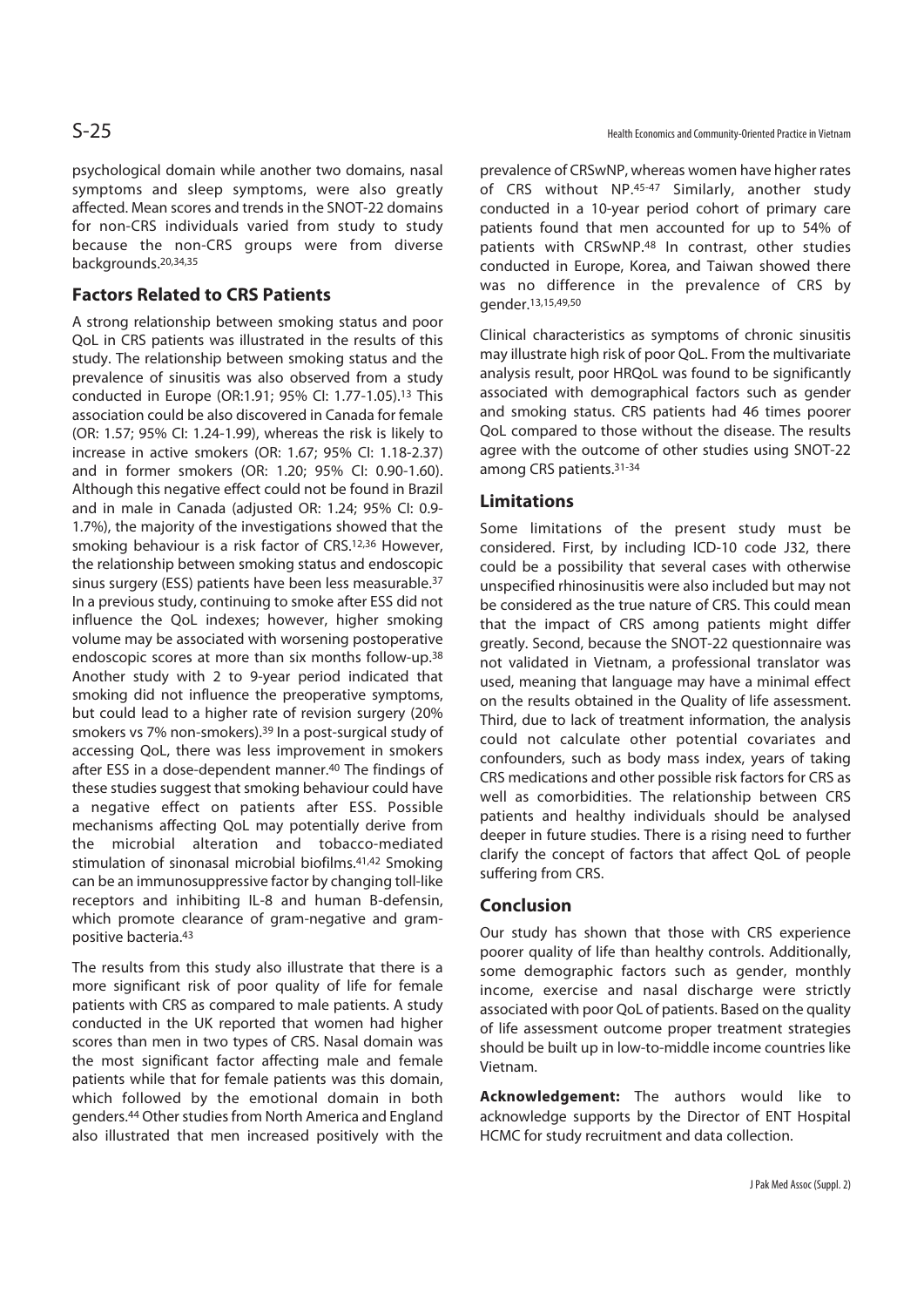Health Economics and Community-Oriented Practice in Vietnam  $\mathsf{S}\text{-}26$ 

**Disclaimer:** None to declare.

#### **Conflict of Interest:** None to declare.

#### **Funding Disclosure:** None to declare.

#### **References**

- 1. Anand VK.Epidemiology and economic impact of rhinosinusitis. Ann Otol Rhinol Laryngol Suppl 2004; 193:3-5.
- 2. Rudmik L, Smith TL. Quality of life in patients with chronic rhinosinusitis. Curr Allergy Asthma Rep 2011; 11:247-52.
- 3. Fokkens WJ, Lund VJ, Mullol J, Bachert C, Alobid I, Baroody F, et al. EPOS 2012: European position paper on rhinosinusitis and nasal polyps 2012. A summary for otorhinolaryngologists. Rhinology 2012; 50:1-12.
- 4. Akdis CA, Bachert C, Cingi C, Dykewicz MS, Hellings PW, Naclerio RM, et al. Endotypes and phenotypes of chronic rhinosinusitis: a PRACTALL document of the European Academy of Allergy and Clinical Immunology and the American Academy of Allergy, Asthma & Immunology. J Allergy Clin Immunol 2013;131:1479-90.
- 5. Bhattacharyya N. Assessing the additional disease burden of polyps in chronic rhinosinusitis. Ann OtolRhinolLaryngol 2009;118:185-9.
- 6. Eweiss AZ, Lund VJ, Barlow J, Rose G. Do patients with chronic rhinosinusitis with nasal polyps suffer with facial pain? Rhinology 2013;51:231-5.
- 7. Brook I. What are the diagnostic criteria for chronic rhinosinusitis (CRS)? [Online] 2018 [Cited 2018 August 23]. Available from URL: https://www.medscape.com/answers/232791-42201/2051401 overview
- 8. Bhattacharyya N. Contemporary assessment of the disease burden of sinusitis. Am J Rhinol Allergy 2009;23:392-5.
- 9. Bhattacharyya N. Incremental health care utilization and expenditures for chronic rhinosinusitis in the United States. Ann OtolRhinolLaryngol 2011;120:423-7.
- 10. Luu K, Sutherland J, Crump T, Liu G, Janjua A. The impact of chronic airway disease on symptom severity and global suffering in Canadian rhinosinusitis patients. J Otolaryngol Head Neck Surg 2018;47:40.
- 11. Orlandi RR, Kingdom TT, Hwang PH, Smith TL, Alt JA, Baroody FM, et al. International Consensus Statement on Allergy and Rhinology: Rhinosinusitis. Int Forum Allergy Rhinol 2016;6(Suppl 1):S22-209.
- 12. Pilan RR, Pinna FR, Bezerra TF, Mori RL, Padua FG, Bento RF, et al. Prevalence of chronic rhinosinusitis in Sao Paulo. Rhinology 2012;50:129-38.
- 13. Hastan D1, Fokkens WJ, Bachert C, Newson RB, Bislimovska J, Bockelbrink A, et al. Chronic rhinosinusitis in Europe--an underestimated disease. A GA²LEN study. Allergy 2011;66:1216-23.
- 14. Shi JB, Fu QL, Zhang H, Cheng L, Wang YJ, Zhu DD, et al. Epidemiology of chronic rhinosinusitis: results from a crosssectional survey in seven Chinese cities. Allergy 2015;70:533-9.
- 15. Kim YS, Kim NH, Seong SY, Kim KR, Lee GB, Kim KS. Prevalence and risk factors of chronic rhinosinusitis in Korea. Am J Rhinol Allergy 2011;25:117-21.
- 16. Verim A, Cebeci F, Ba?er E, Çalim ÖF, Kadio?lu D, Kocagöz GD. Prevalence of chronic rhinosinusitis in the setting of Behçet disease. J Craniofac Surg 2015;26:186-90.
- 17. Calman KC. Quality of life in cancer patients--an hypothesis. J Med Ethics 1984;10:124-7.
- 18. Metson RB, Gliklich RE. Clinical outcomes in patients with chronic sinusitis. Laryngoscope 2000;110:24-8.
- 19. Rudmik L, Smith TL, Schlosser RJ, Hwang PH, Mace JC, Soler ZM. Productivity costs in patients with refractory chronic rhinosinusitis. Laryngoscope 2014;124:2007-12.
- 20. Hopkins C, Gillett S, Slack R, Lund VJ, Browne JP. Psychometric validity of the 22-item Sinonasal Outcome Test. Clin Otolaryngol 2009;34:447-54.
- 21. Anderson ER, Murphy MP, Weymuller EA Jr. Clinimetric evaluation of the Sinonasal Outcome Test-16. Student Research Award 1998. Otolaryngol Head Neck Surg 1999;121:702-7.
- 22. Marambaia PP, Lima MG, Santos KP, Gomes Ade M, de Sousa MM, Marques ME. Evaluation of the quality of life of patients with chronic rhinosinusitis by means of the SNOT-22 questionnaire. Braz J Otorhinolaryngol 2013;79:54-8.
- 23. Nanayakkara JP, Igwe C, Roberts D, Hopkins C. The impact of mental health on chronic rhinosinusitis symptom scores. Eur Arch Otorhinolaryngol 2013;270:1361-4.
- 24. Hoehle LP, Phillips KM, Caradonna DS, Gray ST, Sedaghat AR. A contemporary analysis of clinical and demographic factors of chronic rhinosinusitis patients and their association with disease severity. Ir J Med Sci 2018;187:215-21.
- 25. Gliklich RE, Metson R. Effect of sinus surgery on quality of life. Otolaryngol Head Neck Surg 1997;117:12-7.
- 26. Ear Nose Throat Hospital (ENT Hospital). Ho Chi Minh city (HCMc). [Online] 2017 [Cited 2018 August 25]. Available from URL: http://taimuihongtphcm.vn/lich-su-phat-trien-benh-vien-taimui-hong/
- 27. World Health Organization. International Statistical Classification of Diseases and Related Health Problems 10th Revision (ICD-10)-WHO Version. [Online] 2016 [Cited 2018 August 31]. Available from URL: http://apps.who.int/classifications/icd10/browse/2016/en#/J30-J39
- 28. DeConde AS, Bodner TE, Mace JC, Smith TL. Response shift in quality of life after endoscopic sinus surgery for chronic rhinosinusitis. JAMA Otolaryngol Head Neck Surg 2014;140:712-9.
- 29. Gillett S, Hopkins C, Slack R, Browne JP. A pilot study of the SNOT 22 score in adults with no sinonasal disease. Clin Otolaryngol 2009;34:467-9.
- 30. Vaitkus S, Padervinskis E, Balsevicius T, Siupsinskiene N, Staikuniene J, Ryskiene S, et al. Translation, cross-cultural adaptation, and validation of the sino-nasal outcome test (SNOT)- 22 for Lithuanian patients. Eur Arch Otorhinolaryngol 2013;270:1843-8.
- 31. Kosugi EM, Chen VG, Fonseca VM, Cursino MM, Mendes Neto JA, Gregório LC. Translation, cross-cultural adaptation and validation of SinoNasal Outcome Test (SNOT): 22 to Brazilian Portuguese. Braz J Otorhinolaryngol 2011;77:663-9.
- 32. Browne JP, Hopkins C, Slack R, Cano SJ. The Sino-Nasal Outcome Test (SNOT): can we make it more clinically meaningful? Otolaryngol Head Neck Surg 2007;136:736-41.
- 33. Lange B, Holst R, Thilsing T, Baelum J, Kjeldsen A. Quality of life and associated factors in persons with chronic rhinosinusitis in the general population: a prospective questionnaire and clinical cross-sectional study. Clin Otolaryngol 2013;38:474-80.
- 34. Nyaiteera V, Nakku D, Nakasagga E, Llovet E, Kakande E, Nakalema G, et al. The burden of chronic rhinosinusitis and its effect on quality of life among patients re-attending an otolaryngology clinic in south western Uganda. BMC Ear Nose Throat Disord 2018;18:10.
- 35. Jalessi M, Farhadi M, Kamrava SK, Amintehran E, Asghari A, Rezaei Hemami M, et al. The reliability and validity of the persian version of sinonasal outcome test 22 (snot 22) questionnaires. Iran Red Crescent Med J 2013;15:404-8.
- 36. Chen Y, Dales R, Lin M. The epidemiology of chronic rhinosinusitis in Canadians. Laryngoscope 2003;113:1199-205.
- 37. Uhliarova B, Adamkov M, Svec M, Calkovska A. The effect of smoking on CT score, bacterial colonization and distribution of inflammatory cells in the upper airways of patients with chronic rhinosinusitis. InhalToxicol 2014;26:419-25.
- 38. Rudmik L, Mace JC, Smith TL. Smoking and endoscopic sinus